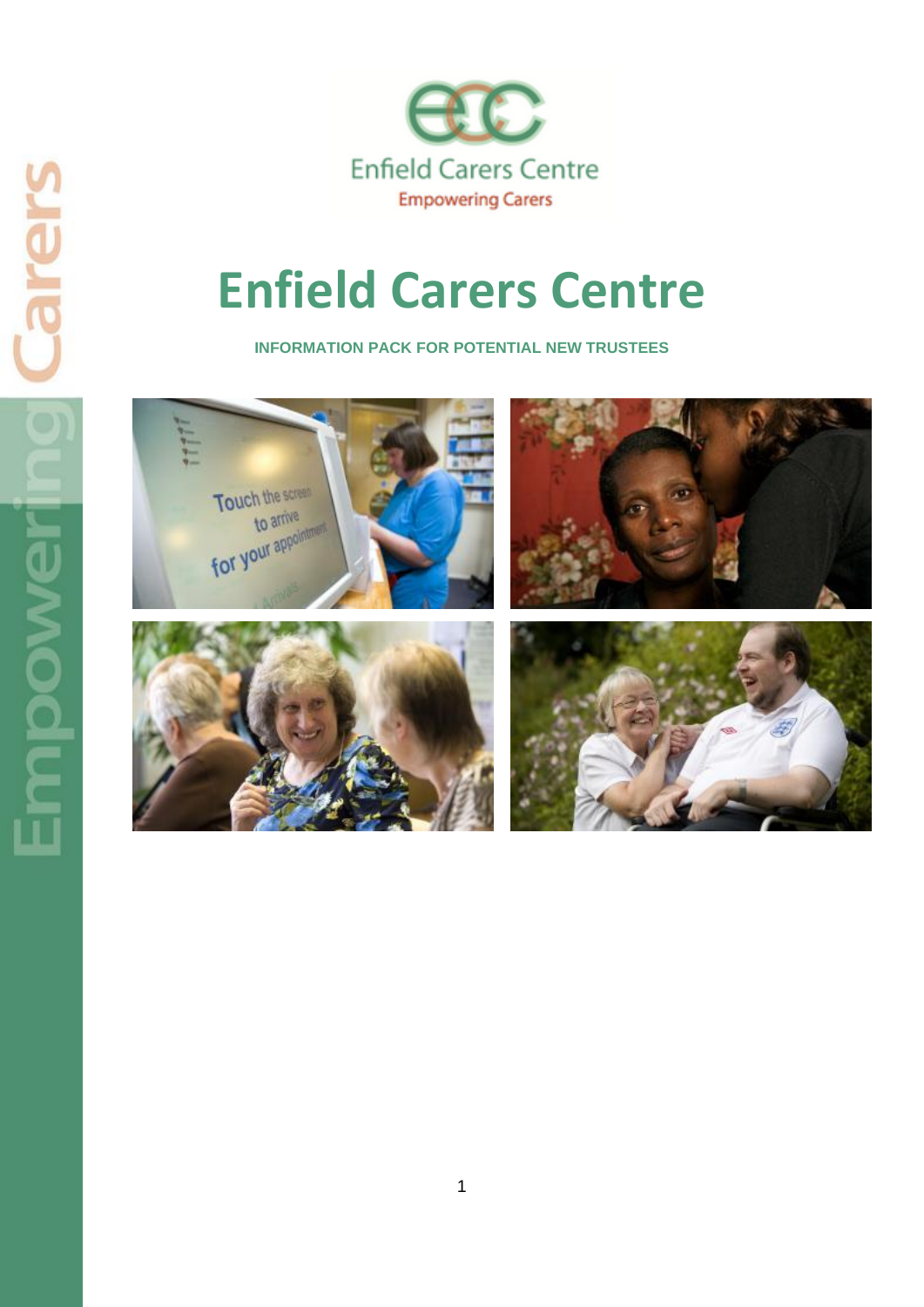

| <b>Contents</b>                        | <b>Page</b>    |  |
|----------------------------------------|----------------|--|
| Vision and Aims                        | $\mathfrak{S}$ |  |
| Background                             | 3              |  |
| Objectives                             | $\overline{4}$ |  |
| Services                               | 4              |  |
| <b>Recent Developments</b>             | 5              |  |
| <b>Trustee Role</b>                    | $\overline{7}$ |  |
| Time Commitment, Location and Expenses | 10             |  |
| <b>Contact Details</b>                 | 10             |  |

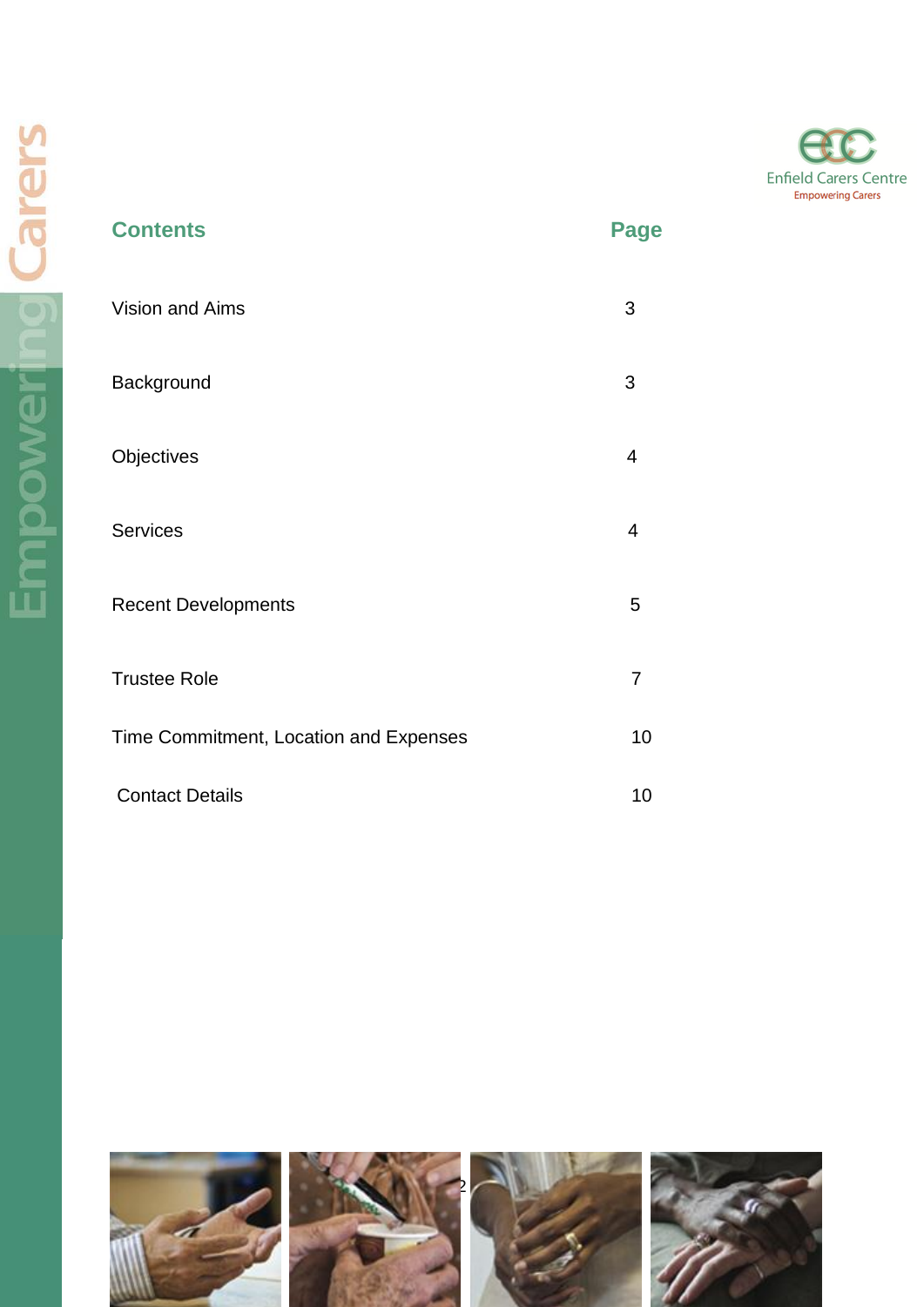

# **VISION AND AIMS**

Enfield Carers Centre (ECC) is a local charity that offers support and advice for all unpaid **carers living in Enfield or else caring for someone who lives in the borough. Its mission is:** "To improve the lives of carers in Enfield by championing their right to have choice about how their needs are met and to have a voice in shaping how services are developed for those they care for". The underpinning ethos is the provision of services which improve and enhance the mental, physical health and wellbeing of unpaid carers.

The Joint Carers' Strategy produced by Enfield Council and NHS Enfield stated that "The development of Enfield Carers Centre aimed to provide a central focus for carers services and support to other organisations supporting carers. ECC also provides carers with a central point of contact within the Borough". The Centre is therefore playing a key role in implementing the main strategic aims of enabling carers:

- To be respected as expert care partners and have access to the integrated and personalised services they need to support them in their caring role
- To be able to have a life of their own alongside their caring role
- To be supported so that they are not forced into financial hardship due as a result of their caring role
- To be supported to stay mentally and physically well and treated with dignity

#### **BACKGROUND**

A carer is someone of any age who provides unpaid support to family or friends who could not manage without help. Anyone can become a carer at any time in their life and it is estimated that around one in eight of the UK's adult population is a carer. The latest Census has identified just over 30,000 unpaid carers living within the Borough of Enfield. However, in recognition that no two caring roles and no two carers are the same, ECC works closely with other local organisations to deliver a high quality service for carers that is responsive to individual carer needs.

ECC was set up as an independent Charity in 2009 with the assistance of funding from the London Borough of Enfield to facilitate implementation of Enfield's Joint Carers Strategy. In 2016 the Council, as part of its Prevention and Early Intervention agenda, commissioned a new programme of preventative support in Enfield to replace the existing grants system for the voluntary sector. As a result of this ECC has been awarded a three year contract (plus two years based on performance) starting in 2018 to lead a consortium of voluntary organisations in delivering the required outcomes which are to see carers:

- Able to sustain their caring role safely
- Feeling supported in their caring role
- Feeling better informed about their rights and the support available to them
- Being identified at an earlier stage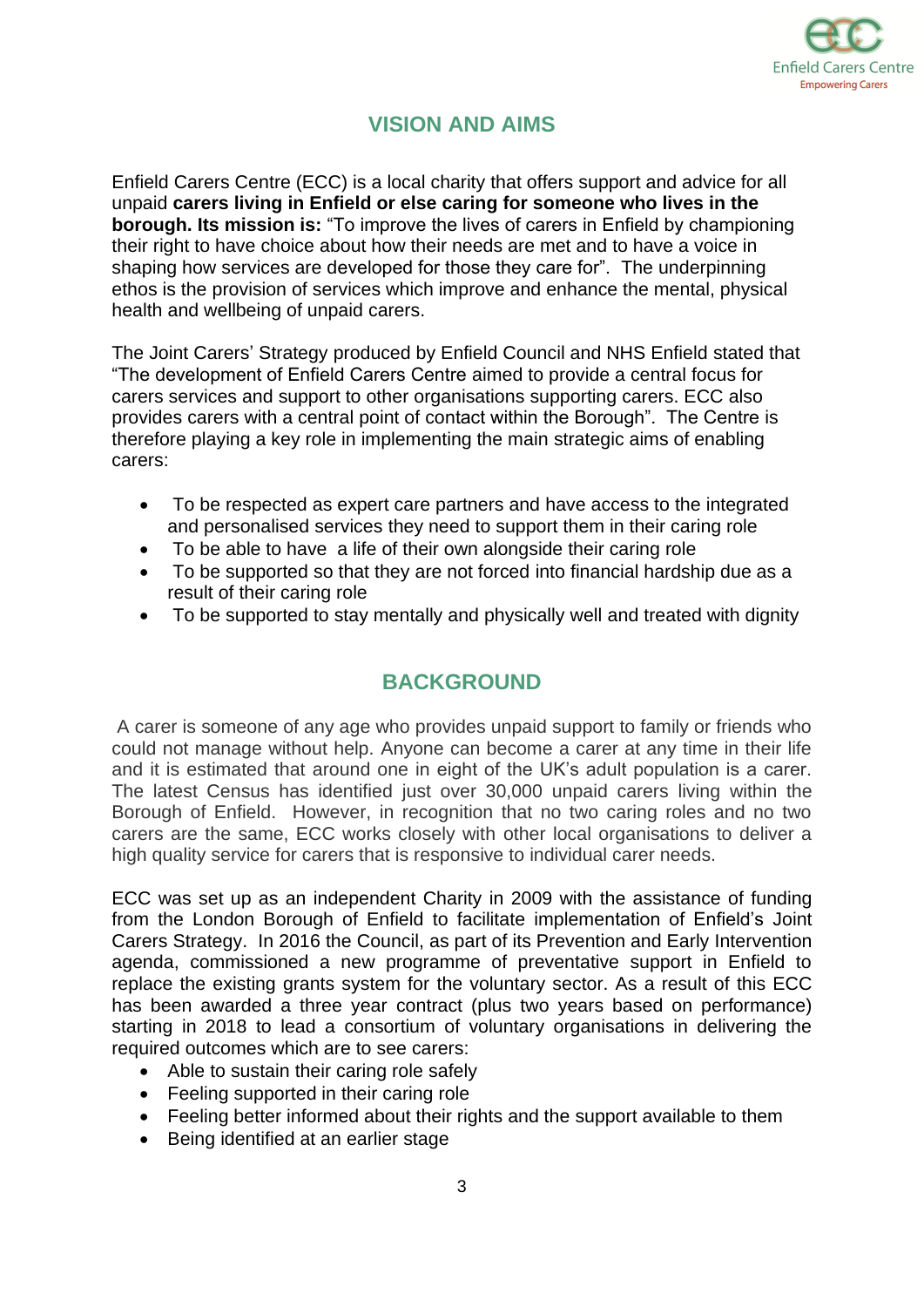# **OBJECTIVES**

To deliver the outcomes required of its new Council contract for helping people continue in their caring roles, ECC is aiming to achieve:

- Increased numbers of carers identified and on the Carers **Register**
- Increased numbers of carers accessing support from the voluntary services sector
- Decreased numbers of carers accessing primary care and adult social care as a result of their caring roles
- Increased numbers of carers reporting that their health and wellbeing is maintained or improved
- A reduction in costs to health and adult social care attributed to carer breakdown



Since 2015 ECC has also been funded by Enfield Council as a "Trusted Assessor" to undertake carer assessments on its behalf as part of new duties it has under the 2014 Care Act.

# **SERVICE PROVISION**

The Centre provides a holistic support approach which ensures access to practical and timely to services which include the following:

**Benefits information & advice Legal information sessions**

**Drop-in/support group meetings Information & training sessions** 

**Outings/social events** Support for working carers

**Emergency respite care Support for young carers** 

**Counselling Complementary therapy** 

**Carer assessments GP & hospital liaison service**

The above services are provided by the following staff team members:

| • Chief Executive Officer      | • GP Liaison Officer           |
|--------------------------------|--------------------------------|
| • Director of Services         | • Hospital Discharge Support   |
| • Business Manager             | Worker                         |
| • 2 Carers Support Workers     | • 2 x Young Carers Worker      |
| • Older Carers Benefits Advice | • 3 Carers Assessment Workers  |
| <b>Officer</b>                 | • 2 Receptionist/Admin Workers |

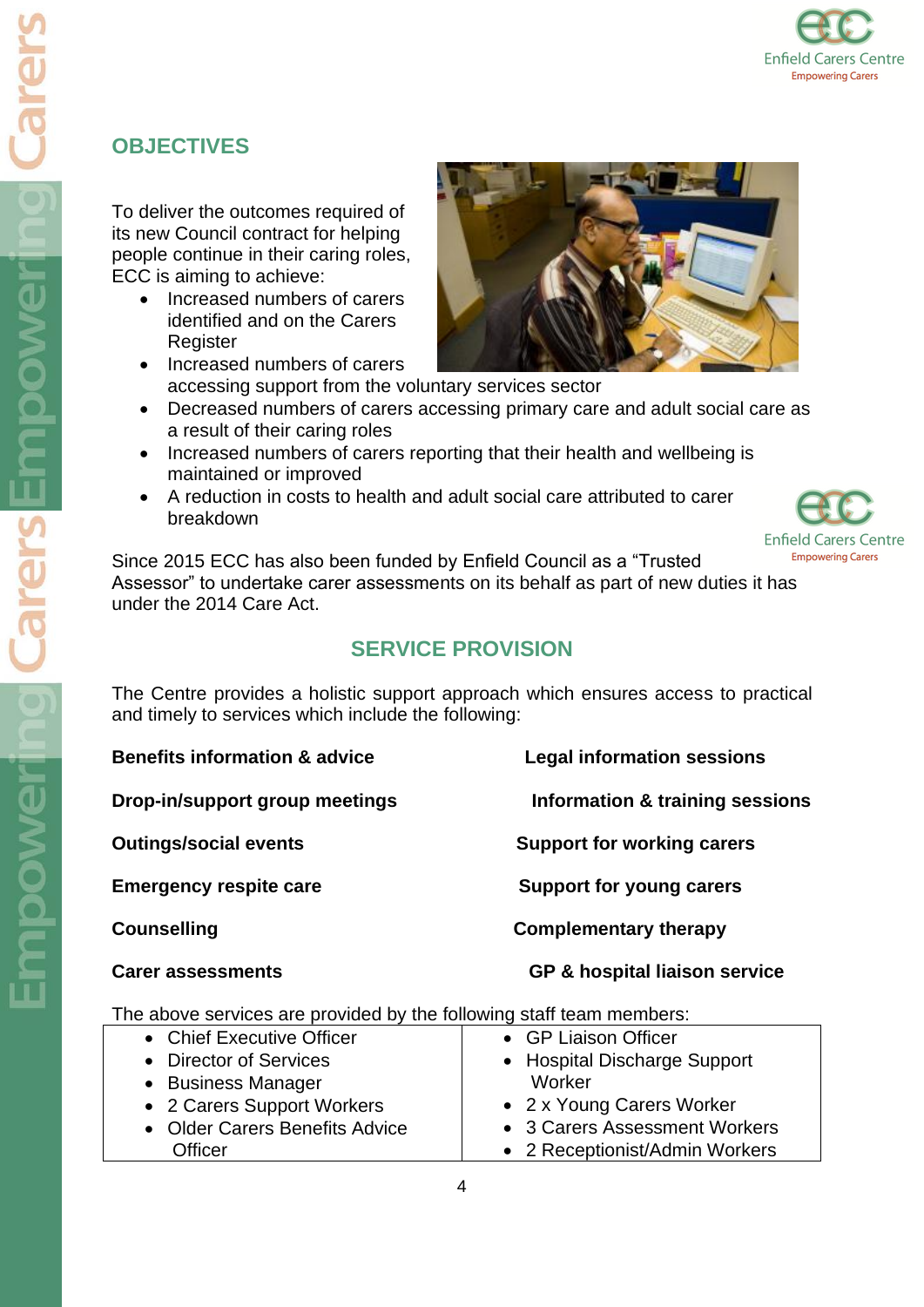

# **RECENT DEVELOPMENTS**

ECC is continually looking to extend the range and coverage of its service. To achieve this aim it has established a successful track record of supplementing its core local authority funding by obtaining additional resources from a variety of national and local organisations. As levels of core funding will be decreasing in future years, one of the Centre's main strategic objectives is to continue finding ways of generating additional income in order not to be solely reliant on local authority contracts.

Fundraising is a key priority and a strategy is being developed to determine how resources to implement fundraising initiatives might be best directed. The Centre's new website, as well as helping to raise its profile, developing volunteer resources and generally offering better means of engaging with service users and other stakeholder groups, will also enable there to be a greater focus on fundraising initiatives.

Recent developments have included ECC being successful in attracting three separate 3 year grants from, respectively, the City Bridge Trust for a benefits advice & information post for older carers; the Henry Smith Foundation to enable a successful GP practice and hospital liaison service for carers; and BBC Children In Need to fund a project worker for young carers.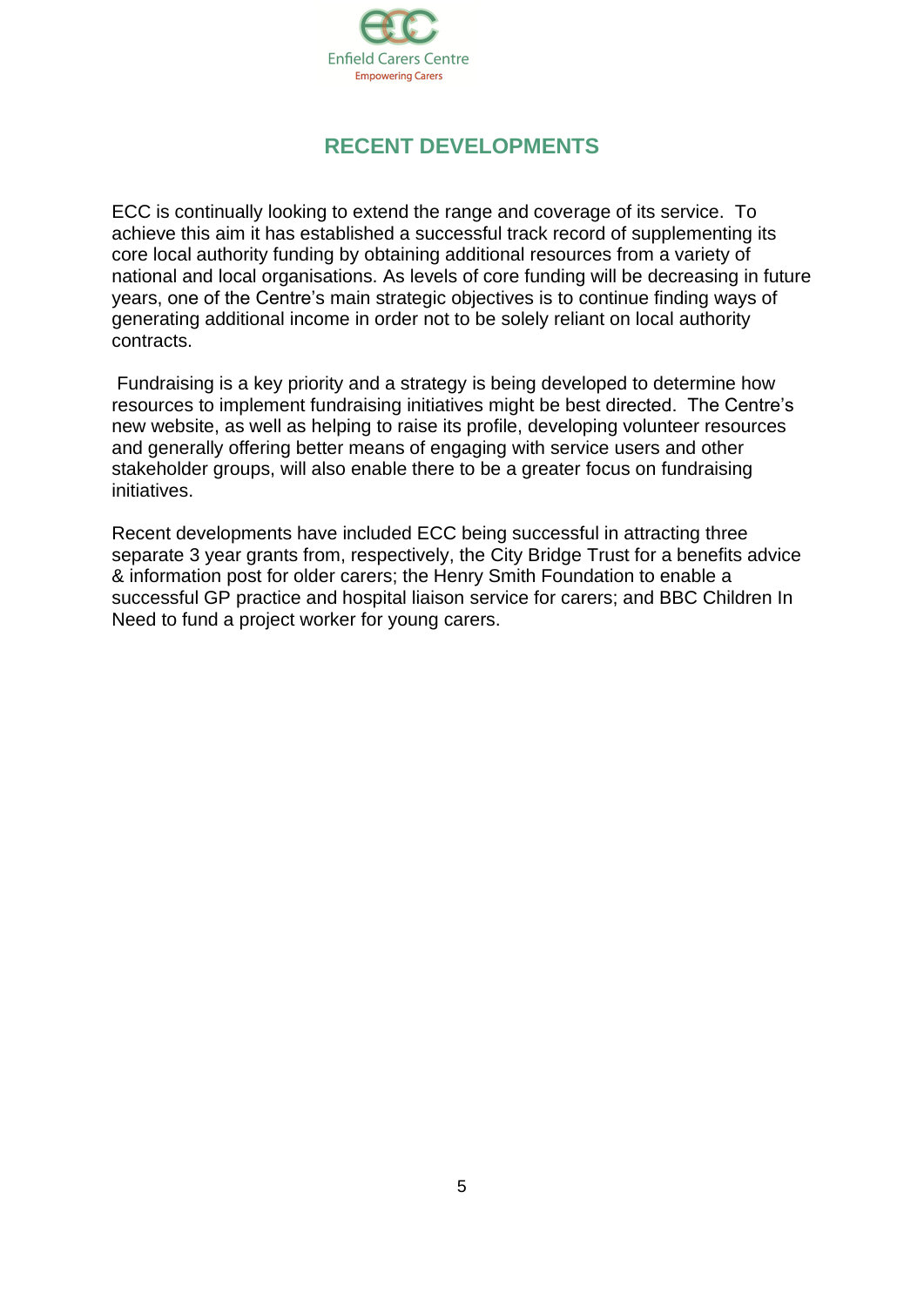#### **LATEST AUDITED ACCOUNTS**

# ENFIELD CARERS CENTRE<br>(A company limited by guarantee)

 $2017$ 

 $2016$ 

| Balance Sheet at 31 March 2017 |  |  |
|--------------------------------|--|--|
|                                |  |  |

Notes

|                                     |    | £         | £       | £         | £       |
|-------------------------------------|----|-----------|---------|-----------|---------|
| <b>Fixed Assets</b>                 |    |           |         |           |         |
| Tangible assets                     | 11 |           | 662     |           | 994     |
| <b>Current Assets</b>               |    |           |         |           |         |
| <b>Debtors</b>                      | 12 | 29,885    |         | 170,537   |         |
| Cash at bank and in hand            |    | 395,251   |         | 261,971   |         |
|                                     |    | 425,136   |         | 432,508   |         |
| Less Creditors: amounts falling due |    |           |         |           |         |
| within one year                     | 13 | (25, 115) | 400,021 | (18, 513) | 413,995 |
| <b>Net Assets</b>                   |    |           | 400,683 |           | 414,989 |
| Funds                               |    |           |         |           |         |
| Unrestricted funds                  |    |           | 313,379 |           | 288,162 |
| <b>Restricted funds</b>             |    |           | 87,304  |           | 126,827 |
| <b>Total Funds</b>                  | 14 |           | 400,683 |           | 414,989 |
|                                     |    |           |         |           |         |

For the financial year in question the company was entitled to exemption under section 477 of the Companies<br>Act 2006 relating to small companies.<br>No members have required the company to obtain an audit of its accounts for

The accounts have been prepared in accordance with the provisions applicable to companies subject to the<br>small companies regime.

The accounts were approved by the board on 6 November 2017 and signed on its behalf by:

5 R (fellings

 $\mathcal{L}_{\infty}$  is

JRaines<br>JRaines<br>Company Secretary

The notes on pages 10 to 15 form part of these accounts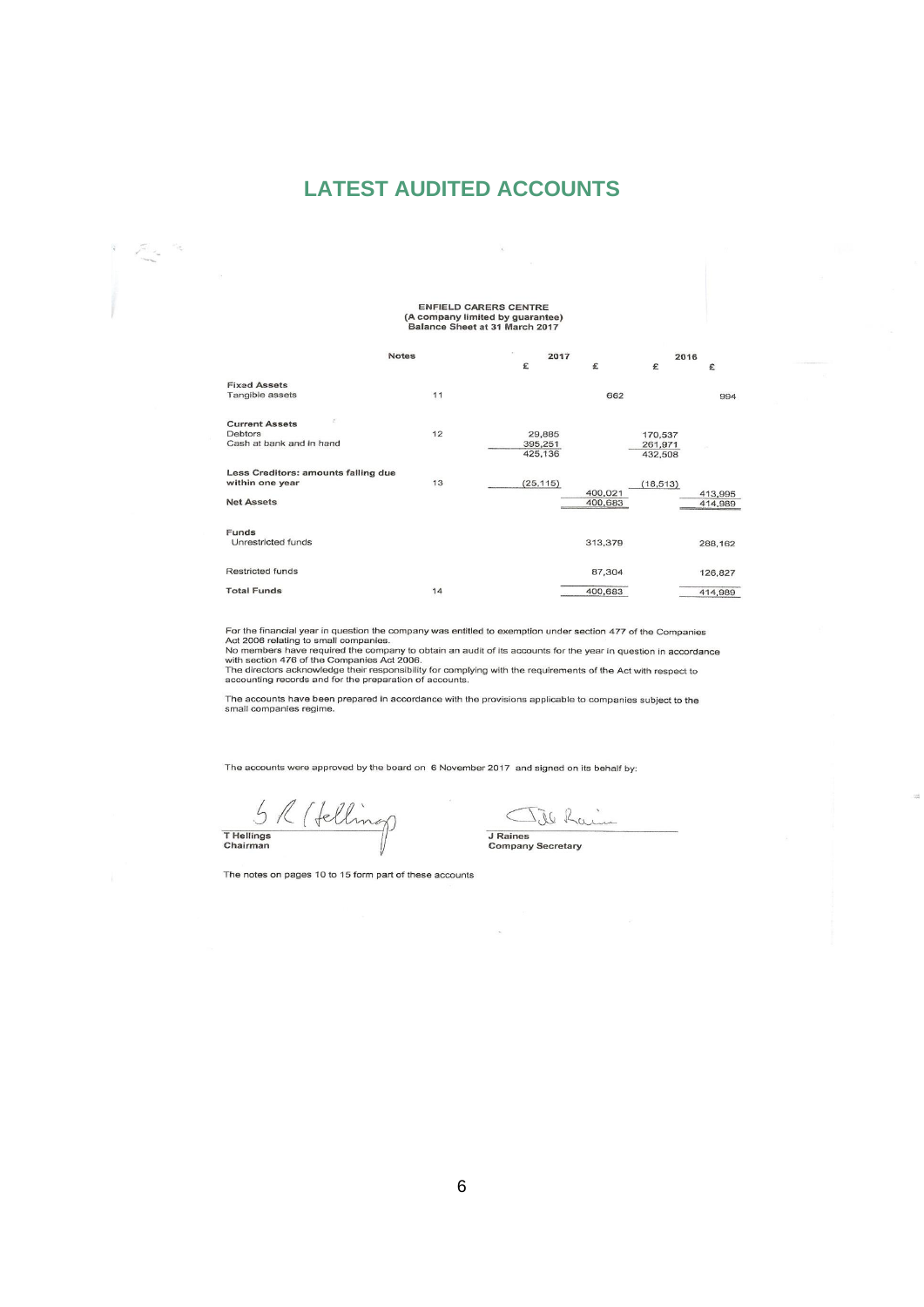# **ROLE DESCRIPTION FOR TRUSTEE AND TREASURER**

The Board currently comprises a Chair and 5 other Trustees and is looking for additional new trustees with personal experience as a family carer, an IT background or experience in fundraising or income generation. All trustees will be expected to take on the following responsibilities to meet governance requirements in accordance with Charity Commission guidance on good practice:

## **General Trustee Responsibilities:**

- To ensure that ECC complies with its governing document, charity law and any other relevant legislation or regulations
- To ensure that ECC pursues its objectives as defined in its governing document
- To ensure the organisation applies its resources exclusively in pursuance of its objectives
- To contribute actively to the Board of trustees' role in giving firm strategic direction to the organisation, setting overall policy, defining goals, setting targets and evaluating performance against these targets
- To safeguard the good name/reputation of ECC and its values
- To be collectively responsible for the actions of the organisation and other trustees
- To ensure the effective and efficient administration and management of ECC
- To ensure the financial stability of ECC
- To protect and manage the property of ECC and ensure the proper investment of its funds
- To ensure ECC's governance structure and arrangements are of the highest standard
- To appoint the Chief Executive Officer and monitor his/her performance
- In addition to the above statutory duties each trustee should be prepared to use any specific skills, knowledge or experience they have to assist the Board of trustees to reach sound decisions. This might include:
	- ➢ Providing guidance on particular issues or initiatives
	- ➢ Involvement in specific pieces of work and tasks as delegated by the Board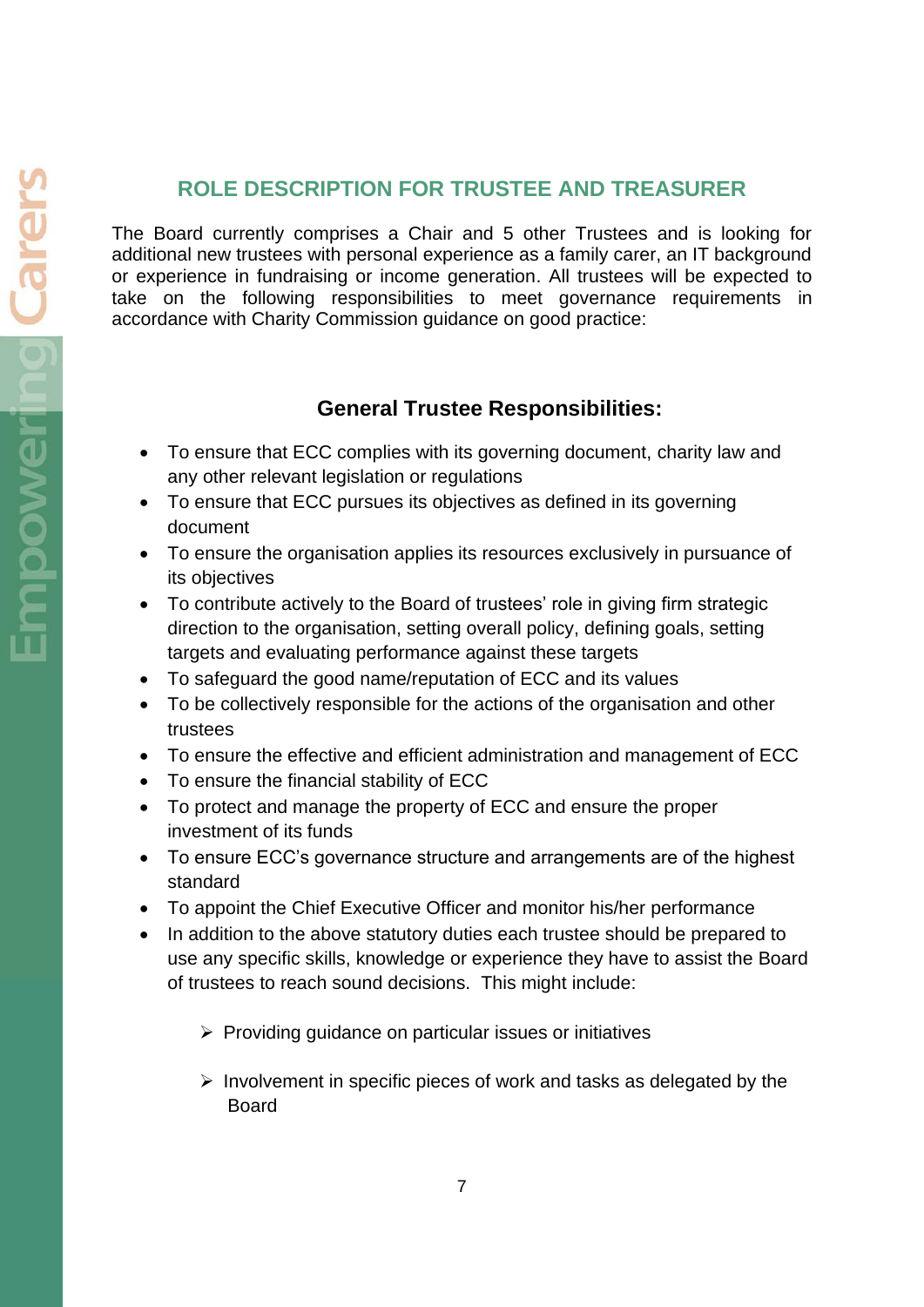## **OPPORTUNITIES TO MAKE AN IMPACT**

In taking on this role you will have an opportunity to make a significant impact by putting your expertise and experience to good use in helping a well-established and locally respected charity deliver much needed support to those undertaking a vital role as unpaid carers of often the most vulnerable members of the community. By providing advice and guidance on good financial management, you would be making a valuable contribution to the effective functioning and good governance of a charity with a strong reputation for delivering quality services to local residents.

As a Trustee you would have a challenging role to play in ensuring systems are in place to enable ECC's newly awarded local authority contract is delivered within the available funding and in helping to put together bids for additional sources of funding where such opportunities arise.